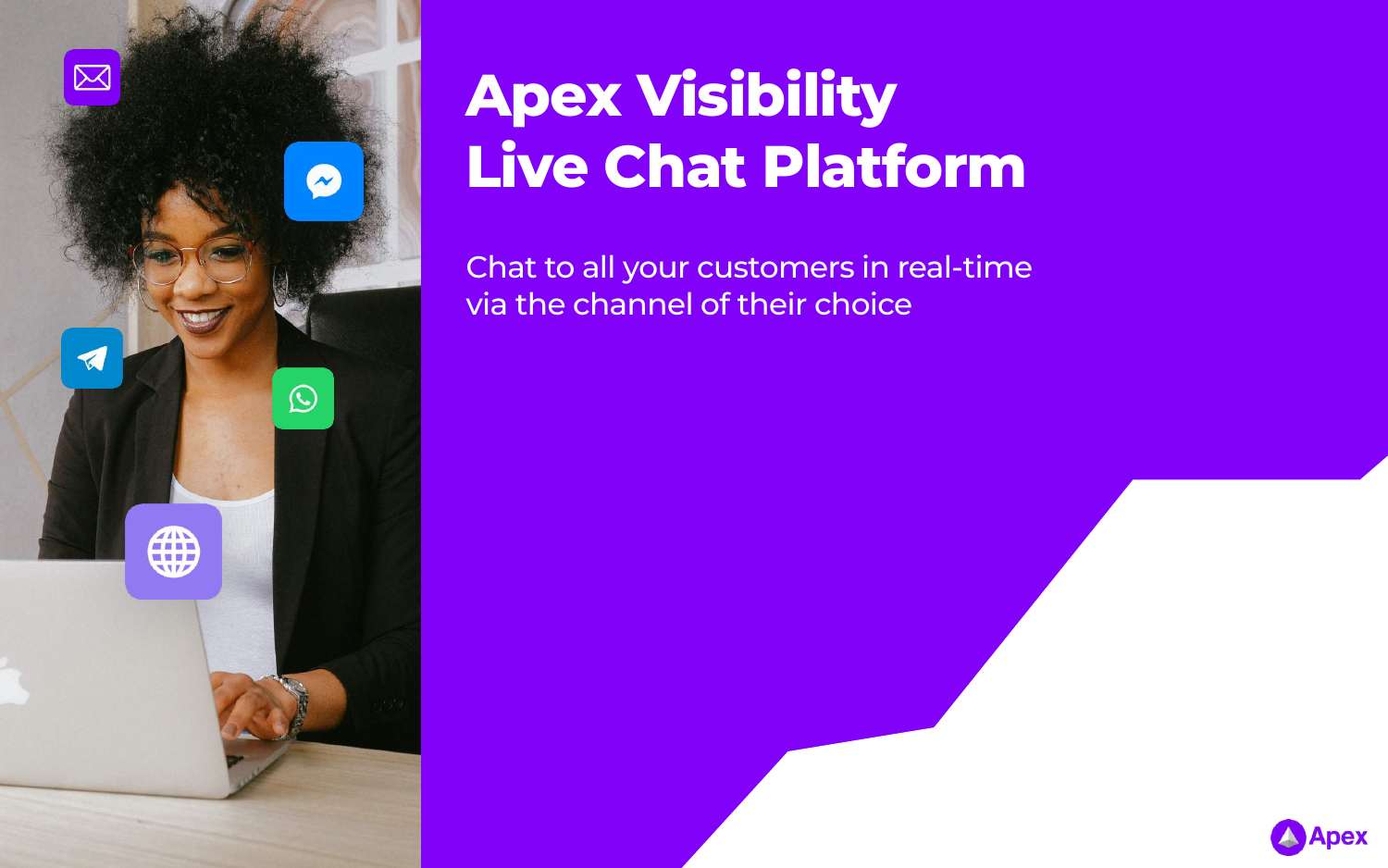**The Apex Live Chat platform was built with the goal to assist our clients in executing real-time conversational experiences.**

**The Apex Live Chat platform is a sophisticated and consolidated platform to manage realtime conversations with customers, across multiple channels.**

- **Improve the efficiency of customer**   $\bullet$ **communications**
- **Satisfy multiple customer chats concurrently (5X that of a telephonic chat)**
- **Exponentially increase lead conversions and customer resolution rates**
- **Build long lasting, efficient and meaningful relationships**

**Apex enables your brand to reach customers on the channel of their choice, in their time and in a real-time manner.**

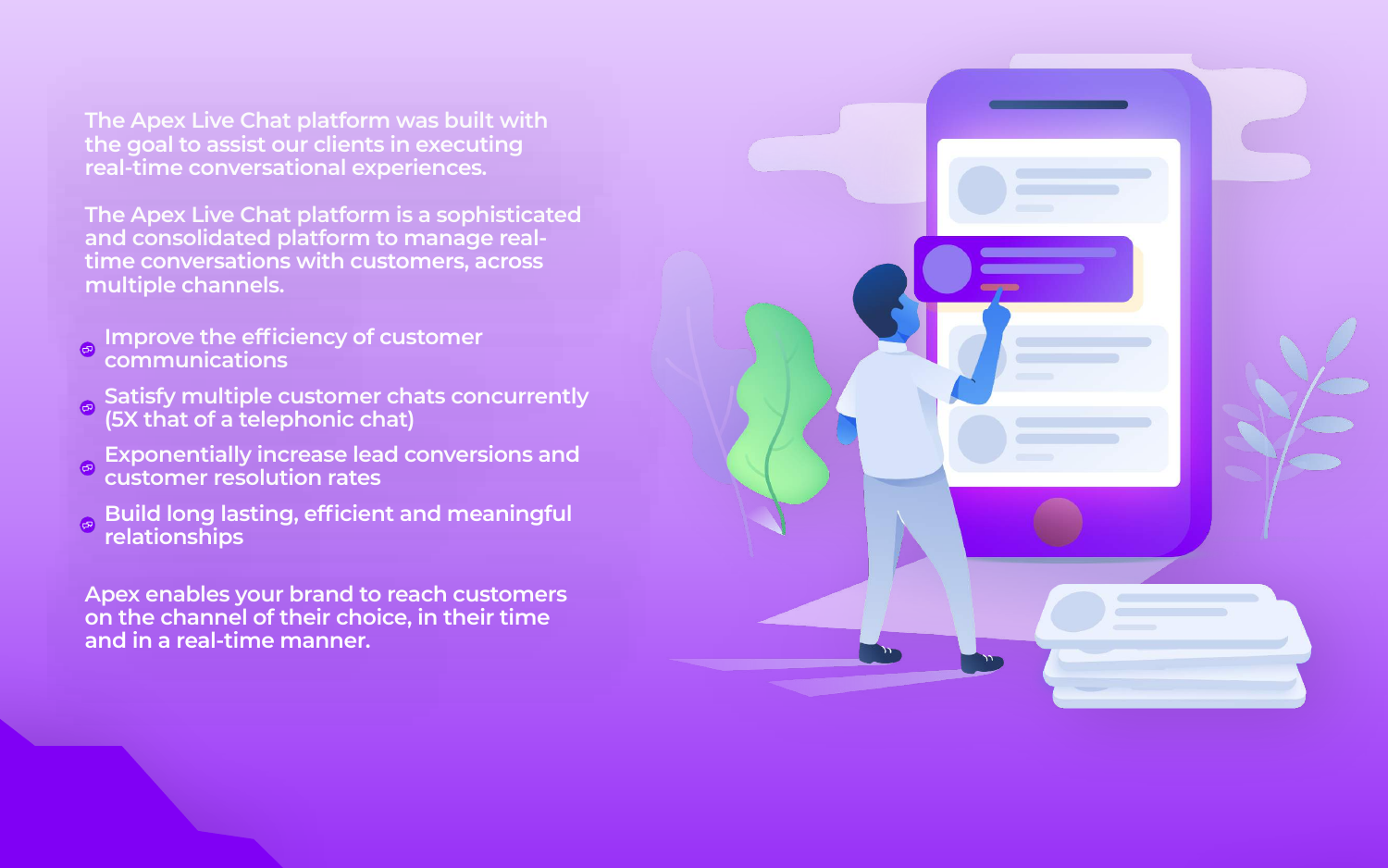### **Intuitive User Interface**

Chat to the right customers via our easy-to-use chat interface



ල

 $21$ 

17 145

13 42

4 9



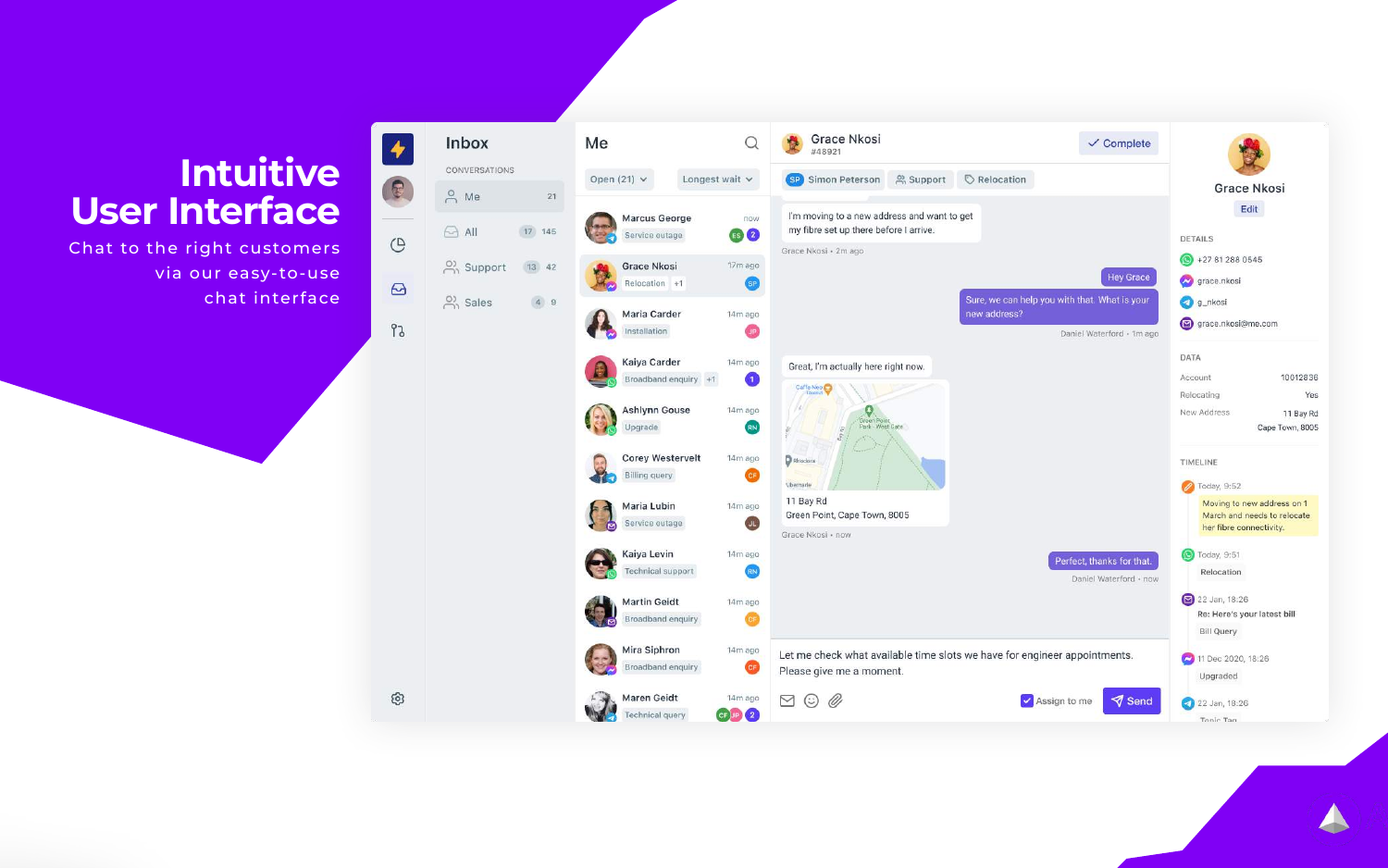

#### **Omni Channel**

**Chat with your customers & Promotions** in real-time on WhatsApp, Facebook, and Web

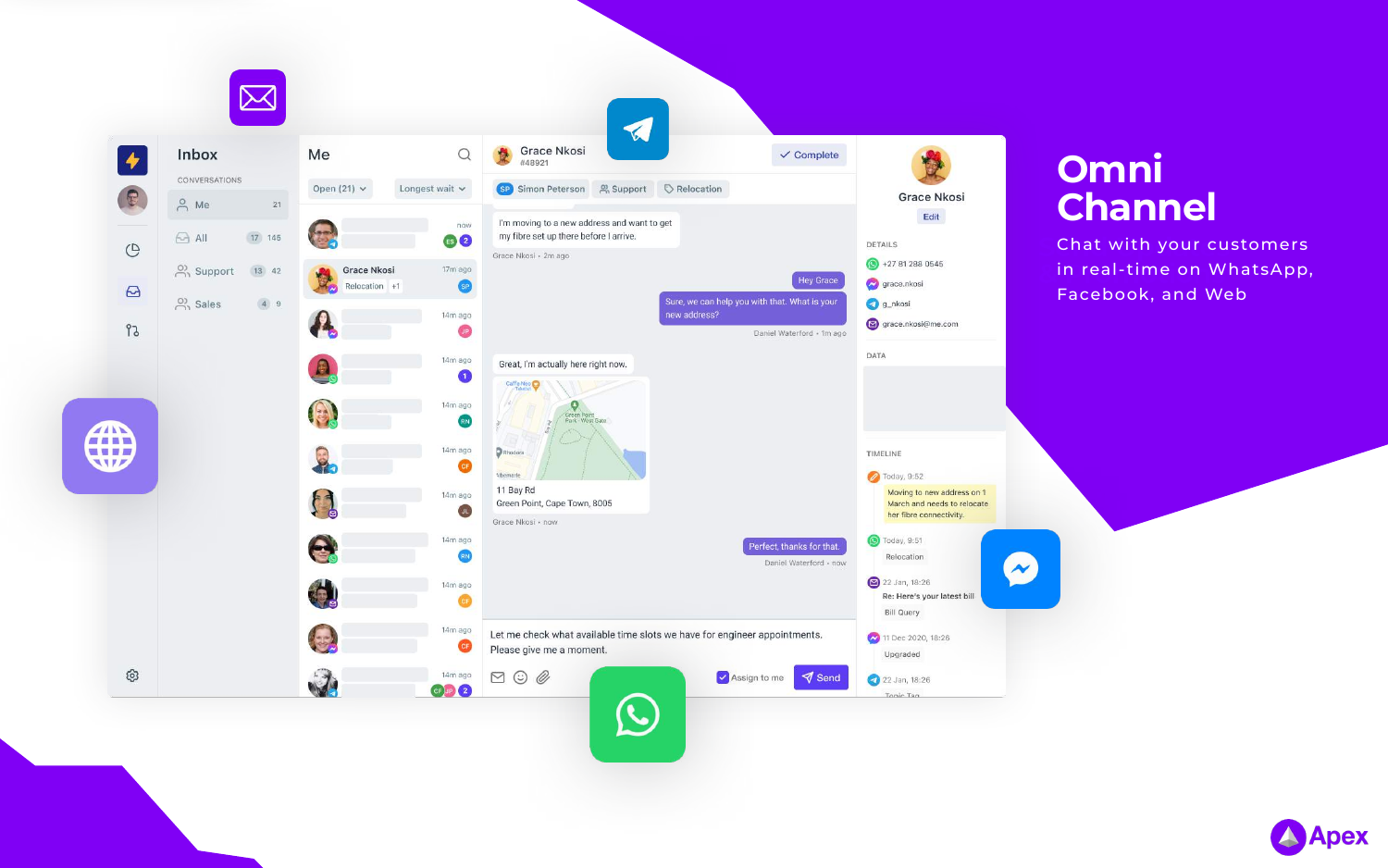#### **Send Quick Replies**

Using the template manager to enable your team to send respo

| to enable your team to send                |                                                                                                   | Name                                                                      |
|--------------------------------------------|---------------------------------------------------------------------------------------------------|---------------------------------------------------------------------------|
| nses at the click of a button              |                                                                                                   | WhatsApp Quote Template                                                   |
| <b>Settings</b>                            | Templates                                                                                         | WhatsApp Key                                                              |
| GENERAL                                    |                                                                                                   | 497c2d82_5181_489d_9a90_b01de8458257:what                                 |
| $\mathbb{G}$                               | NAME<br>MESSAGE                                                                                   | Emoji v<br>Message                                                        |
| $\odot$<br>$\boxtimes$<br>$\Box$ Templates |                                                                                                   | A Royal Insurance agent will contact you shortly to<br>confirm your quote |
|                                            |                                                                                                   | Attachment<br>Choose File                                                 |
|                                            |                                                                                                   | Schedule<br>×                                                             |
|                                            |                                                                                                   | $\blacktriangleright$ Make template available to all users                |
|                                            |                                                                                                   | Save                                                                      |
|                                            |                                                                                                   | $\begin{bmatrix} \boxtimes \end{bmatrix}$ 0                               |
| Û                                          |                                                                                                   | $\boxed{\mathbb{Z}}$                                                      |
| छु                                         | A Royal Insurance agent will contact you shortly to confirm your quote<br>WhatsApp Quote Template | 図□<br>$\bigcirc$ Approved                                                 |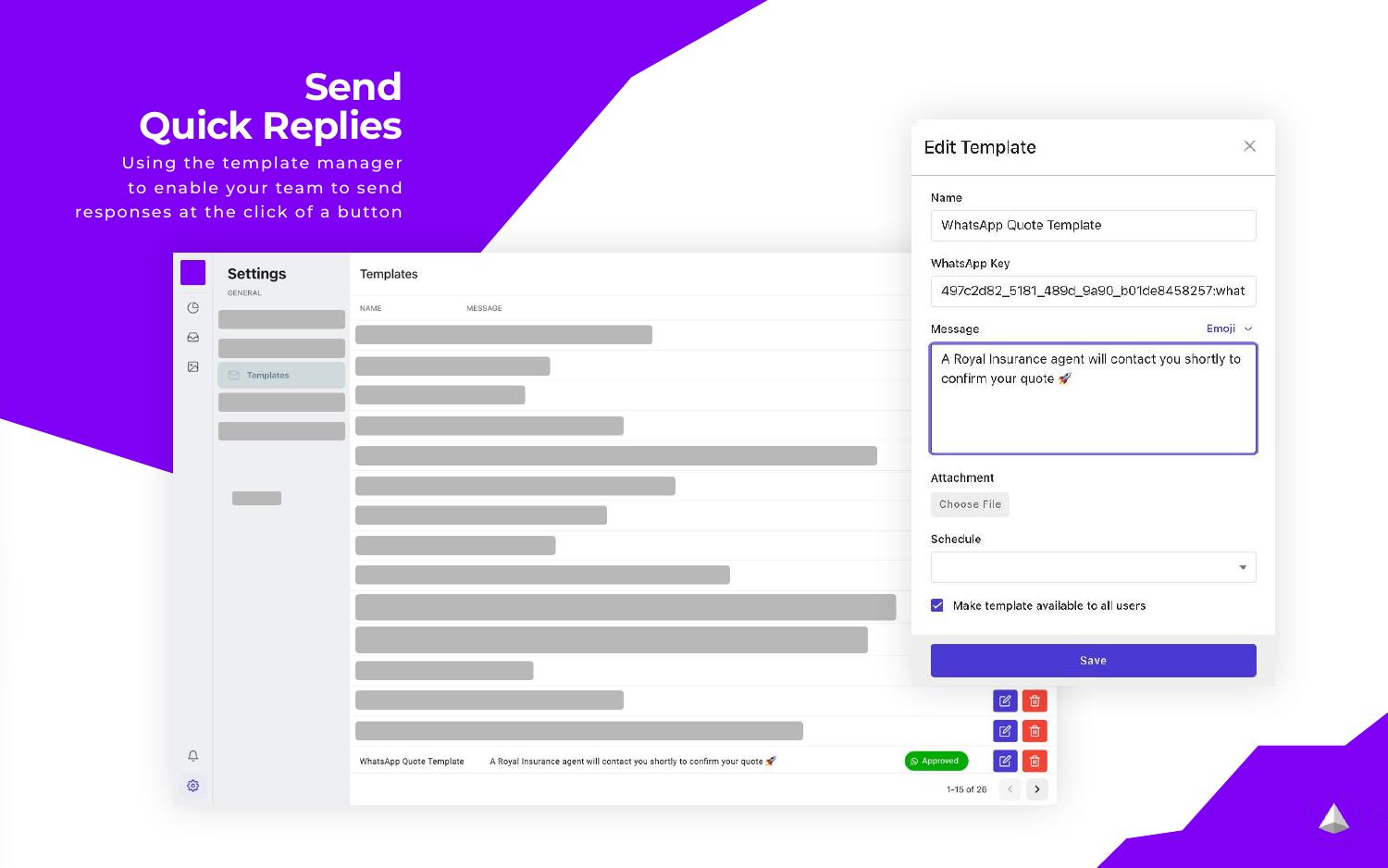

16:44



Hi Grace! How can we help you today?

|                | Write a message                      |  |
|----------------|--------------------------------------|--|
|                | Upload a file<br>Choose from library |  |
| $\circledcirc$ |                                      |  |
|                |                                      |  |

#### **Respond with Rich Media**

Wow your customers by responding with rich media such as images, videos, location directions, audio clips, and much more!

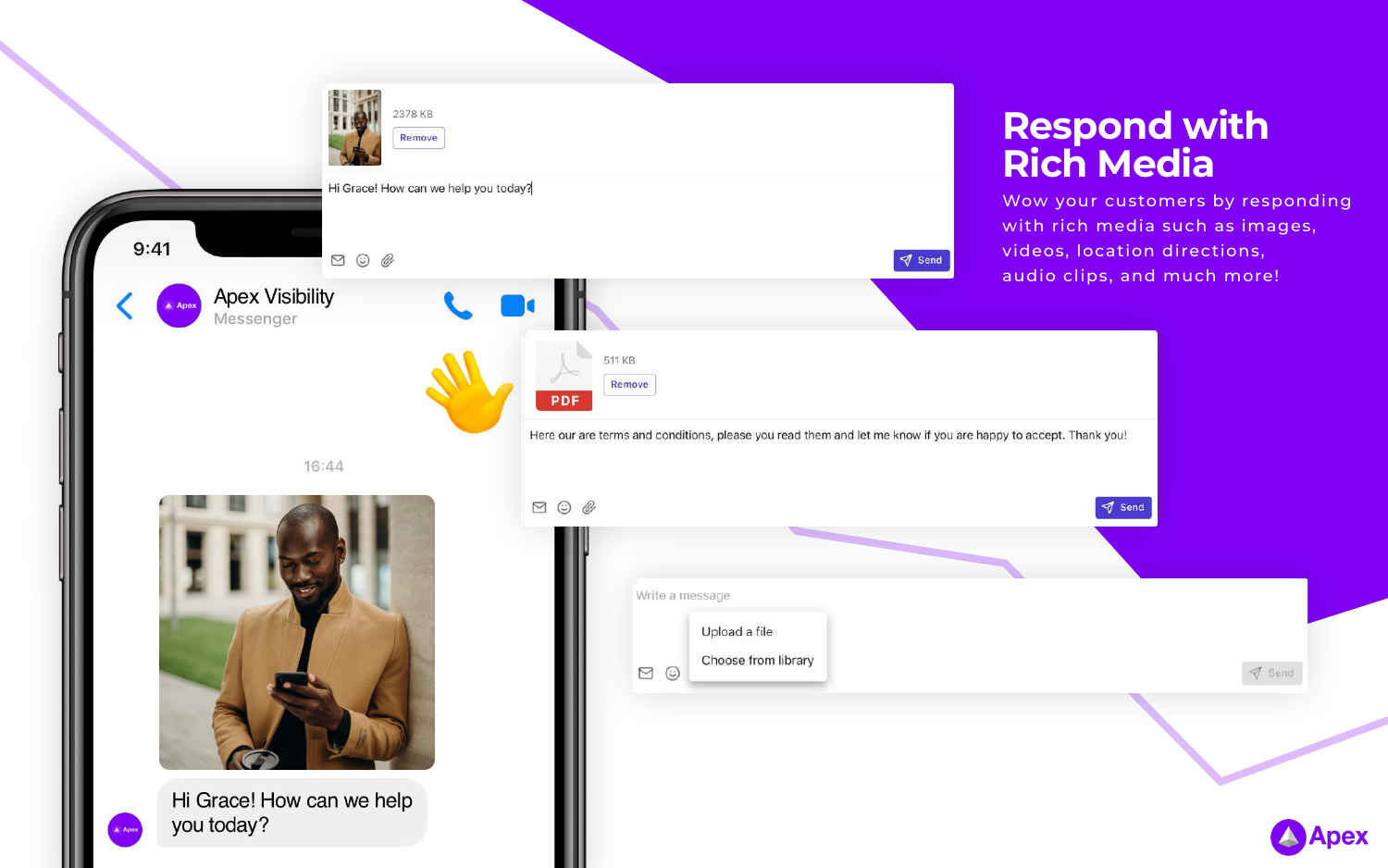#### **Add the whole team**

Oversee your entire service team, add new agents on the fly, and ensure service accuracy by assigning chats to specific agents.

|                                    | Name                      |
|------------------------------------|---------------------------|
| <b>Edit User</b><br>×              |                           |
| Username                           | Search user               |
| <b>First name</b>                  | Type to sear<br>Members   |
| Last name                          | Courage<br>courage@e      |
| Password                           | <b>Byron</b><br>byron@ema |
|                                    | evans@ema                 |
| Confirm password                   | Greg<br>greg@emai         |
| $\sqrt{\phantom{a}}$ Notifications | Richard<br>richie@ema     |
| Admin                              |                           |
| <b>Super Admin</b>                 |                           |
| <b>Save</b>                        |                           |
|                                    |                           |

| Name                                                |                                 |
|-----------------------------------------------------|---------------------------------|
|                                                     |                                 |
| Search users                                        |                                 |
|                                                     |                                 |
| Type to search for a user and add them to this team |                                 |
| <b>Members</b>                                      | $\langle$ Page 1 of 2 $\rangle$ |
| Courage                                             |                                 |
| courage@email.co.za                                 | णि                              |
| <b>Byron</b>                                        |                                 |
| byron@email.co.za                                   | ħ                               |
| evans@email.co.za                                   |                                 |
| Greg                                                |                                 |
| greg@email.co.za                                    | 動                               |
| Richard                                             | 面                               |
| richie@email.co.za                                  |                                 |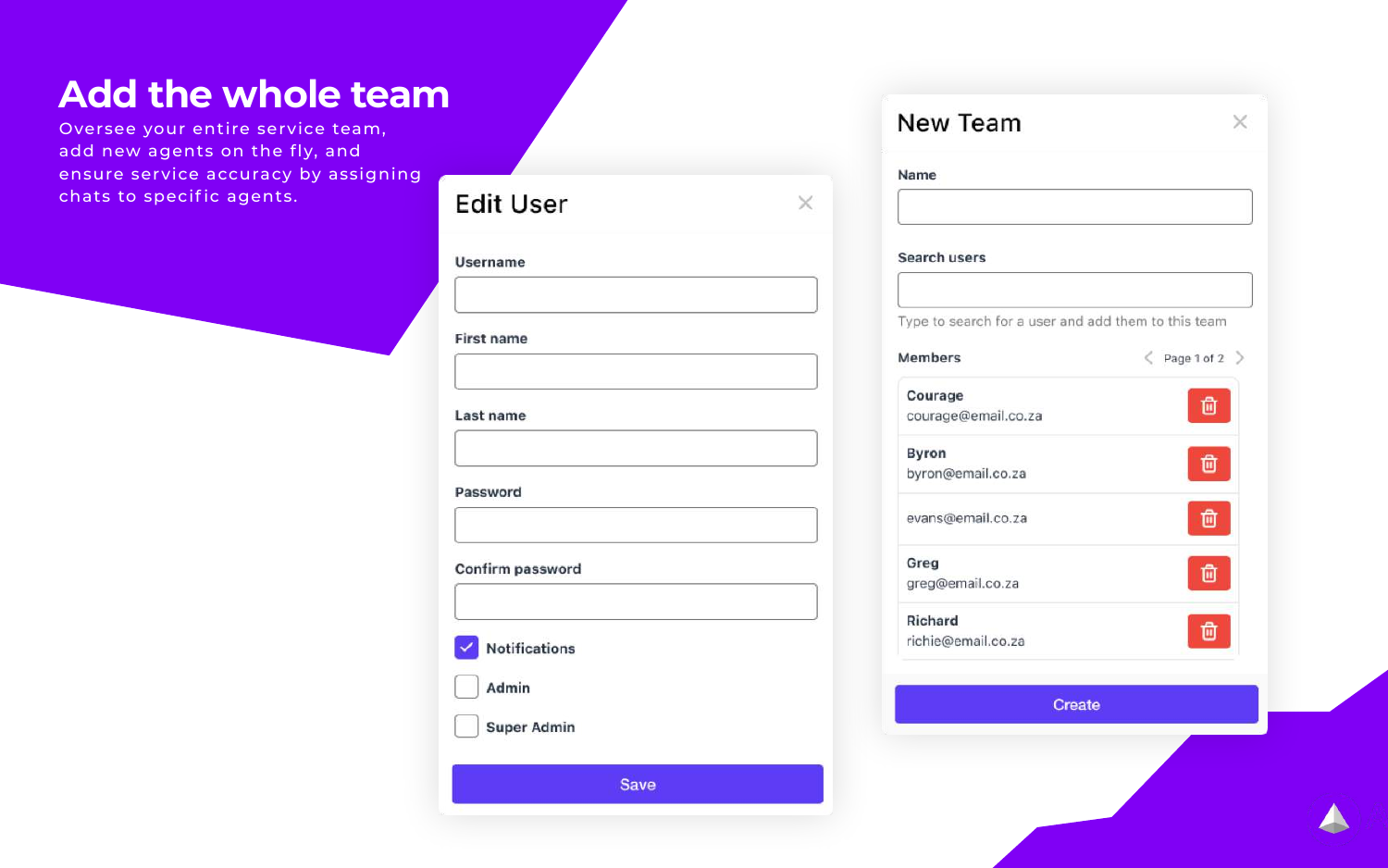

#### **Segment & Filter Your Chats**

segmentation, and chat history<br>
<u>segmentation, and chat history</u> Using tagging, search, notes,

10012836 Yes 11 Bay Rd

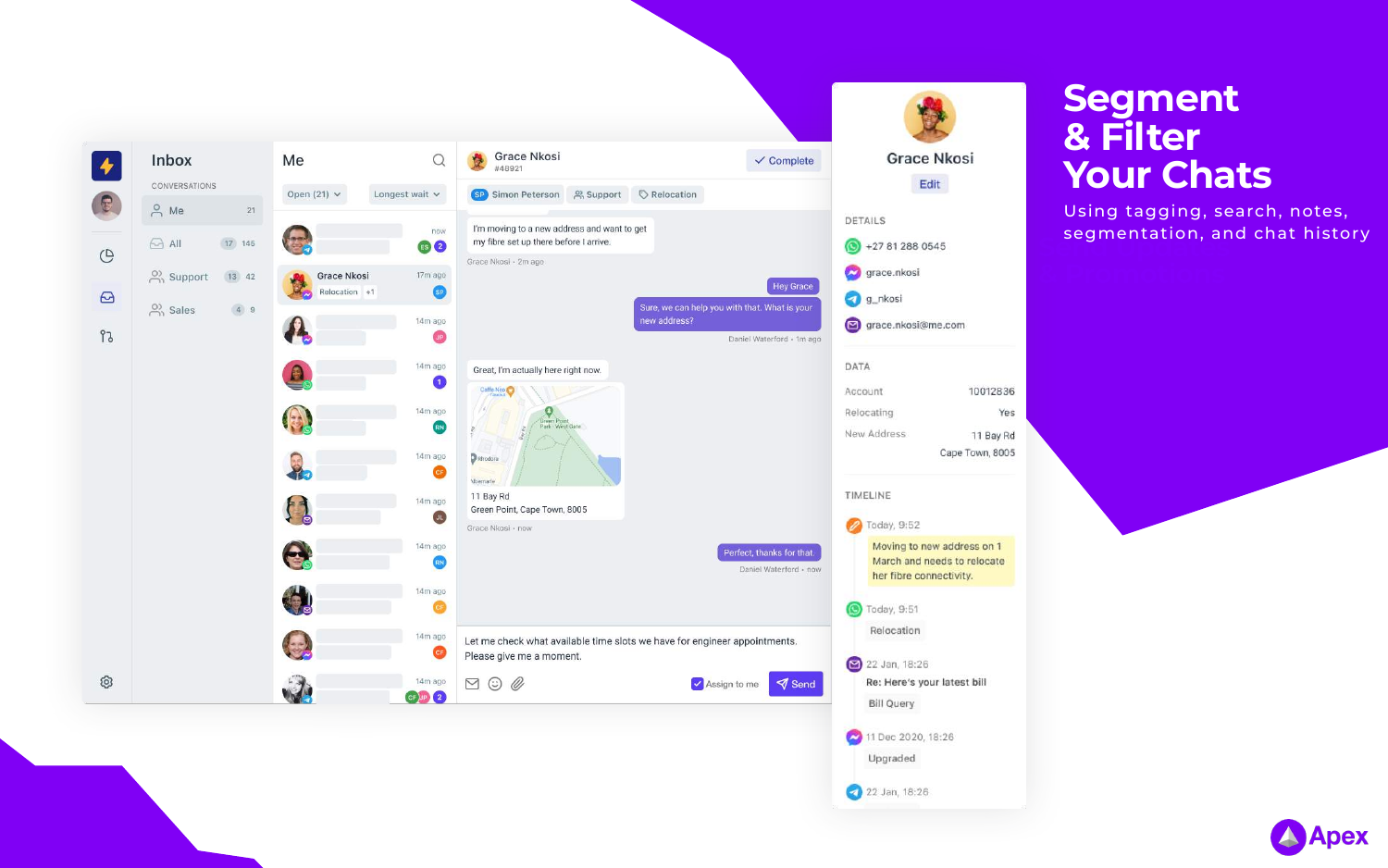### **Gain Valuable Insights**

Measure & evaluate your team's live chat support performance in real-time. Track channels, conversations assigned and closed, average response time, etc

| Insights   | Last 30 days<br>$\checkmark$                                      | All Channels              | N                |  |  |  |
|------------|-------------------------------------------------------------------|---------------------------|------------------|--|--|--|
| Overview   | 5                                                                 | 23                        |                  |  |  |  |
| Tags       |                                                                   | <b>Unanswered Tickets</b> |                  |  |  |  |
| (4) Demand | Open tickets                                                      |                           |                  |  |  |  |
|            | 189                                                               | 100                       |                  |  |  |  |
|            | Resolved tickets                                                  | <b>Active Users</b>       |                  |  |  |  |
|            | <b>Total Tickets</b>                                              |                           | 上                |  |  |  |
|            | WhatsApp - 126<br>Messenger - 11<br>WebChat - 45<br>Telegram - 12 |                           |                  |  |  |  |
|            | AGENT $\uparrow$                                                  | OPEN TICKETS              | RESOLVED TICKETS |  |  |  |
|            |                                                                   |                           |                  |  |  |  |
|            | Bianca Christensen                                                | $\,0\,$                   | 3                |  |  |  |

|              |              |                | Average Tickets per Week |              |                |              |                |                     |     |                |                            |                 |                |                |              |               |                      |               |                |               |                         |                         |
|--------------|--------------|----------------|--------------------------|--------------|----------------|--------------|----------------|---------------------|-----|----------------|----------------------------|-----------------|----------------|----------------|--------------|---------------|----------------------|---------------|----------------|---------------|-------------------------|-------------------------|
|              |              |                | Monday                   |              |                | $\mathbf{1}$ |                | $\mathbf{1}$        |     | $+$            |                            |                 |                |                | $\mathbf{1}$ | 3             |                      |               |                |               |                         |                         |
|              |              |                | Tuesday                  |              |                |              | 5              | $\mathcal{L}$       |     |                | 1                          |                 | 3 <sup>2</sup> | $\mathbf{2}$   |              | $\rightarrow$ | $\ddot{\phantom{1}}$ |               | $\mathbb{Z}$   |               | 3                       |                         |
|              |              |                | Wednesday                |              |                |              |                | $\mathcal{T}$       |     | $\mathfrak{B}$ | $\mathbf{1}$               | $2^{\circ}$     | 3              | $-5$           |              | $-1$          |                      |               | $\mathbb{Z}$   |               |                         |                         |
|              |              |                | Thursday                 |              |                |              | 5 <sub>1</sub> | $10 -$              | -91 | $\mathcal{T}$  | <b>G</b>                   | <b>B</b>        | $-5$           | $\bar{z}$      | $\sim$       | 1.            | $\mathbf{I}$         |               | $\mathcal{A}$  |               |                         |                         |
| Today        | $\checkmark$ | All Channels   |                          | $\checkmark$ | All Teams      |              | $\checkmark$   | Export              |     |                |                            |                 |                | $7$            | $6 -$        | $-7$          |                      |               |                |               |                         |                         |
|              |              |                |                          |              |                |              |                |                     |     |                |                            |                 |                |                |              | $+$           |                      |               |                |               | $\overline{2}$          |                         |
| TAG 个        | OPEN TICKETS |                | RESOLVED TICKETS         |              | TOTAL TICKETS  |              |                | AVG. FIRST RESPONSE |     |                |                            | AVG. RESOLUTION |                |                | $1 -$        | $-1$          |                      | $\mathcal{T}$ |                |               |                         |                         |
| Auto_Routing |              |                | $\mathsf{O}$             |              | $\circ$        |              |                | 3m3s                |     |                |                            |                 | $\sim$         | $\mathfrak{B}$ | $\tilde{a}$  |               |                      |               |                |               |                         |                         |
| FB Messenger |              | $\mathbf{1}$   | $\,$ 0 $\,$              |              | $\circ$        |              |                | $31s$               |     |                |                            |                 | $\cdots$       |                |              | 10            | 16                   | Z.            | $\frac{8}{10}$ | $\frac{m}{2}$ | $\overline{\mathbb{S}}$ | $\overline{\mathbb{N}}$ |
| Telegram     |              | $\mathbf{1}$   | $\mathbf 0$              |              | $\circ$        |              |                | 48s                 |     |                |                            |                 | $\sim$         |                |              |               |                      |               |                |               |                         |                         |
| Untagged     |              | $\circ$        | $\overline{7}$           |              | $\overline{7}$ |              |                | 10s                 |     |                |                            | 5m 14s          |                |                |              |               |                      |               |                |               |                         |                         |
| WABA         |              | $\mathbf{I}$   | $\mathbf 0$              |              | $\circ$        |              |                | 3m3s                |     |                |                            |                 | $\sim$         |                |              |               |                      |               |                |               |                         |                         |
| Web          |              | $\overline{1}$ | $\mathbf 0$              |              | $\circ$        |              |                | 12s                 |     |                |                            |                 | $\sim$ $ \sim$ |                |              |               |                      |               |                |               |                         |                         |
|              |              |                |                          |              |                |              |                |                     |     |                | 1-6 of 6 $\langle \rangle$ |                 |                |                |              |               |                      |               |                |               |                         |                         |

 $\mathbb{G}$ 

 $\boldsymbol{\Xi}$ 

 $93$ 





| $\mathsf 3$<br>1m <sub>2s</sub><br>4m 29s<br>$\overline{1}$<br>12s<br>23s<br>$\mathcal{L}_{\mathcal{N}}$<br>$\mathbf{1}$<br>53s<br>39s<br>山<br>$\sqrt{2}$<br>1s<br>12d 8h<br>1h 18m<br>2h 55m<br>$\ensuremath{\mathsf{3}}$<br>2h 39s<br>$27\,$<br>29m 7s<br>26m 53s<br>11<br>44s | ì,           | <b>TOTAL TICKETS</b> | AVG. FIRST RESPONSE | AVG. RESOLUTION |
|----------------------------------------------------------------------------------------------------------------------------------------------------------------------------------------------------------------------------------------------------------------------------------|--------------|----------------------|---------------------|-----------------|
|                                                                                                                                                                                                                                                                                  | š            |                      |                     |                 |
|                                                                                                                                                                                                                                                                                  | $\mathbf{L}$ |                      |                     |                 |
|                                                                                                                                                                                                                                                                                  |              |                      |                     |                 |
|                                                                                                                                                                                                                                                                                  |              |                      |                     |                 |
|                                                                                                                                                                                                                                                                                  |              |                      |                     |                 |
|                                                                                                                                                                                                                                                                                  |              |                      |                     |                 |
|                                                                                                                                                                                                                                                                                  |              |                      |                     |                 |
|                                                                                                                                                                                                                                                                                  |              |                      |                     |                 |
|                                                                                                                                                                                                                                                                                  |              |                      |                     |                 |

 $\approx$ 

 $\mathbb{R}^2$